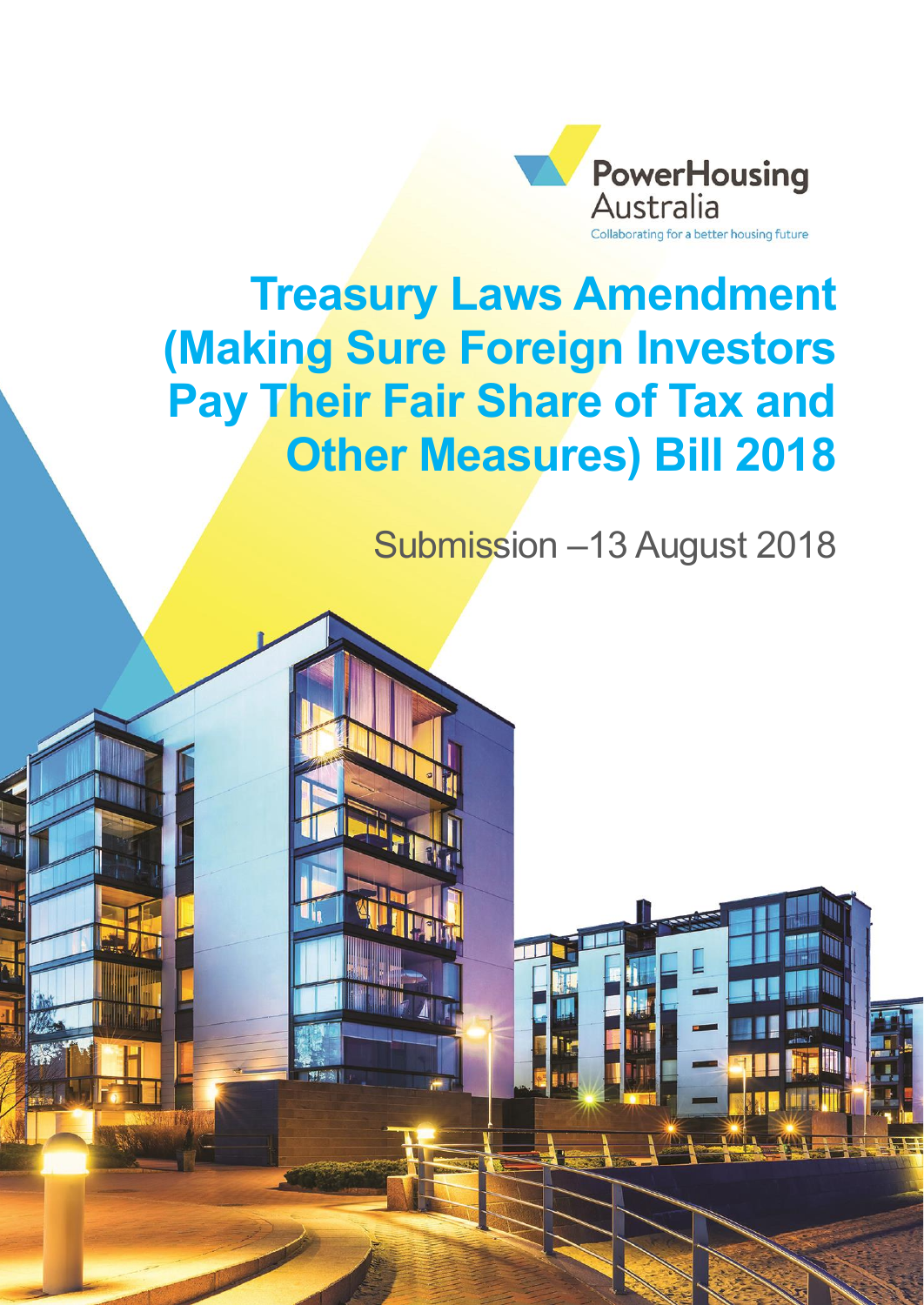## **Introduction**

PowerHousing Australia welcomes the opportunity to provide feedback on the Treasury Laws Amendment (Making Sure Foreign Investors Pay Their Fair Share of Tax and Other Measures) Bill 2018.

The growing issue of housing for all Australians finds increasing prevalence in the media today. Government, advocacy groups and low-to-moderate income earners face a significant challenge with 1 in 5 households recording income of less than \$650 per week, stagnant wage growth and rising rents increasing the national rate of rental stress.<sup>i</sup> Indeed, the number of people experiencing homelessness and on waiting lists for social housing has increased significantly.<sup>ii</sup>

As recorded by the Productivity Commission, 'the number of public housing households has decreased over the last decade (331,136 in 2008 to 310,483 in 2017), while there has been an increase in the number of households in community housing, from 35,043 to 75,634'.<sup>iii</sup> This in part reflects transfer of some public housing stock (management and/or title) to the community housing sector in line with Government policy to expand the role of community housing in the provision of affordable housing.

With Australia currently building 221,000 dwellings per year, which is 60-70,000 dwellings more than the average annual build rate,<sup>iv</sup> we are now seeing a developing national focus on incentivising the delivery of affordable housing at reasonable price points. Whilst Australia has delivered this many homes consistently per year over the past 2-3 years, Australia has under-delivered when it comes to providing suitable affordable homes and particularly for those that wish to rent.

Whilst these levels of housing production have peaked at record levels, there is a real risk that a decline in delivery over the next 24 months will reverse recent gains without significant net gain in all housing types such as specialist disability accommodation. Not only would a drop of 40-70,000 dwellings being produced per year impact on diverse supply, it would impact on State and Federal taxation revenues and jobs. To put this into perspective each new dwelling that does not get built will see up to 40 trades and sub-trades work orders lost per dwelling.

Our submission is structured around the following key issues:

- 1. National support for affordable housing policy
- 2. Closing the Yield Gap
- 3. Institutional and international Investment into affordable housing

## **PowerHousing Australia and its Membership**

PowerHousing Australia was formed in 2005 when leading community housing executives recognised the value of collaboration and information-sharing in addressing the housing affordability crisis.

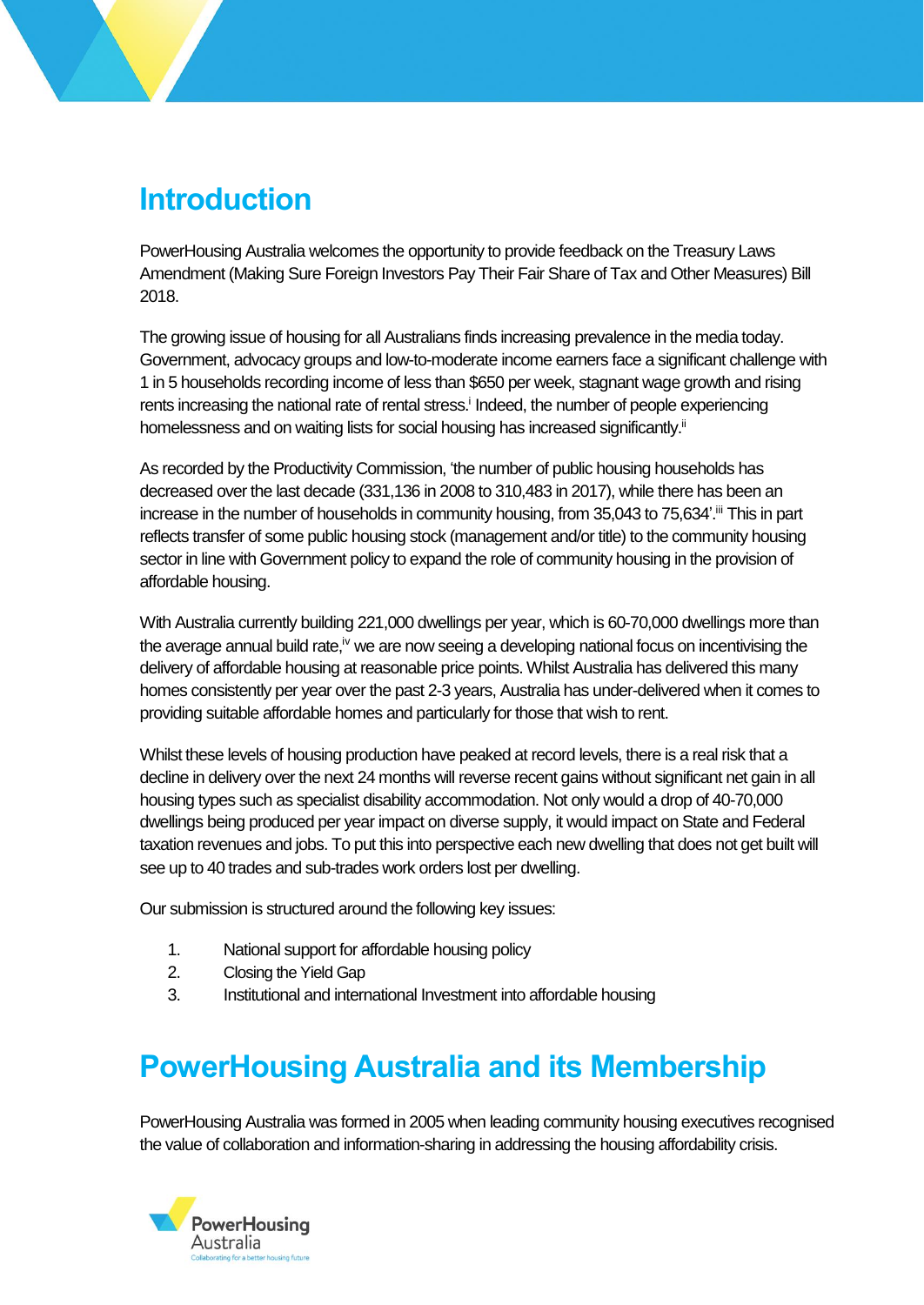PowerHousing facilitates a national network of 31 member Community Housing Providers (CHPs) and partners with 20 national/international brand developer, financial and sector affiliates.

PowerHousing assists our members in increasing the supply of affordable housing and delivering excellent tenancy and asset services within a community building model. We do this by facilitating regular opportunities for members to network and exchange knowledge, such as at our Annual Member Exchange amongst other networking and collaborative opportunities. Based in Canberra, we are located to promote the capacity of members and represent their policy positions to the Federal Government and other stakeholders.

PowerHousing is a member of the International Housing Partnership which brings together housing organisations across the UK, USA, Canada and Australia to collaborate, share best practice and build knowledge.

Our ASIC and ACNC-regulated members develop, own and manage social and affordable housing, providing housing worth over \$15.9 billion to more than 82,000 Australians on moderate to low incomes, with great levels of tenant satisfaction.<sup>v</sup>

PowerHousing's growing members are projected to have raised over \$700 million of debt facilities in 2017-18.vi In New South Wales alone, our members represent over 80 per cent of registered Community Housing stock.

As demonstrated with the landmark Ivanhoe Estate redevelopment project in Sydney, our CHPs are successfully partnering with large-scale developers to increase the national supply of social and affordable housing. Profits are reinvested into acquiring, developing and managing properties and programs designed to increase the amount of affordable housing and address housing need.

The value, experience and capacity that CHPs bring to the table as we legislate for Australia's housing affordability challenge cannot be overstated.

## **Elements of the Submission**

#### **1. National support for affordable housing policy**

The CHP sector and broader residential industry have been strong in their support of the suite of 2017 Budget policies such as the MIT and the NHFIC and we commend the Government for their genuinely consultative approach with us as they have developed this and other affordable housing legislation.

The 2017-18 Federal Budget laid the foundations for our sector to prosper and enshrined the essential place we hold in the affordable housing equation.

We applaud Federal Treasurer Scott Morrison and Assistant Minister Michael Sukkar's commitment and efforts to building the financial and operational capacity of CHPs as a critical part of the long-term solution to Australia's housing affordability challenges. We also warmly welcome the bipartisan support

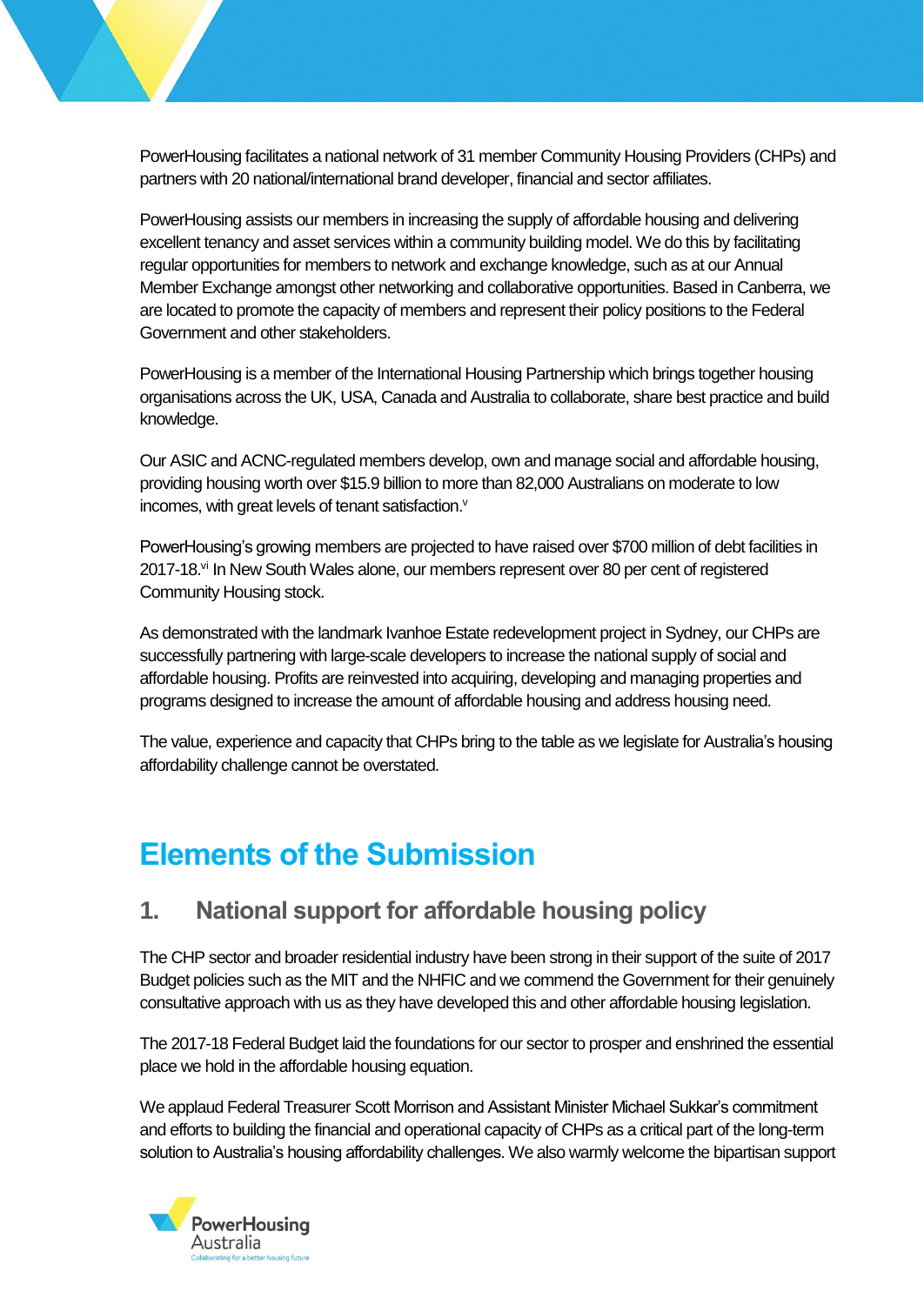these measures have received recently in parliament and the work of Senator Cameron and the broader Senate Economics Committee who listened to and took on board the sector's urgent need for affordable housing measures.

With the NHFIC able to be established as of July 1, there are CHPs with shovel-ready projects that will now be able to access some of the lowest cost finance, which will greatly assist them to provide affordable housing options to growing numbers of Australians. With the laying of these foundation stones for social and affordable housing, the formal creation of the NHFIC will become a pivotal moment for the country, as there is not one city or region that avoids the pressures that the current affordable housing crisis throws at Australian families and those on low to moderate incomes.

This has also seen a real focus on capacity building for CHPs – an exciting development and strategic investment by government in our nation's housing future. Moving forward, we need to encourage policy that supports institutional investment into the sector. This will not only lead to fiscal gains - it will result in social gains.

### **2. Closing the Yield Gap**

An Independent Pricing and Regulatory Tribunal (IPART, NSW) 2017 reportvii recommended that the Government subsidise the full difference between social housing tenants' rent contribution and the cost of providing social housing to achieve an affordable and sustainable social housing model. Bridging the yield gap will attract interest from investors, thus increasing the development of affordable housing stocks. A subsidy is one way of bridging the yield gap.

The Federal Government has committed to introducing and pursuing a range of housing measures in the 2017 and future Federal Budgetsviii. Clearly implementing the first salvo of 2017 Federal Budget measures including the NHFIC is the priority if the affordable housing challenge is to be tackled. There is opportunity however to load up the next salvo of measures, which support partnerships at scale to deliver affordable housing. These partnerships can reduce the cost of accessing and developing land, see low-cost housing incorporated at first principles of development and reduce the yield gap that occurs when housing is provided for people on low to moderate incomes.

PowerHousing Members have the capacity to work and partner to deliver innovative projects at scale and acknowledge the evolving role of Federal Governments to reduce the burden of social and affordable housing delivery by incentivising this type of low cost housing provision at first principle. This then locks in long term payback terms which can offset the yield gap.

Innovative partnerships, incentives and subsidies around minimising the yield gap need to be considered as part of the suite of housing measures the Turnbull Government is putting forward if the objective of increasing the supply of affordable housing is to be achieved. This is especially true of the NHFIC, bond aggregator, and the Managed Investment Trust as minimising the difference between commercial return on investment and yields traditionally seen by CHPs would help to further incentivise institutional investment in the scheme.

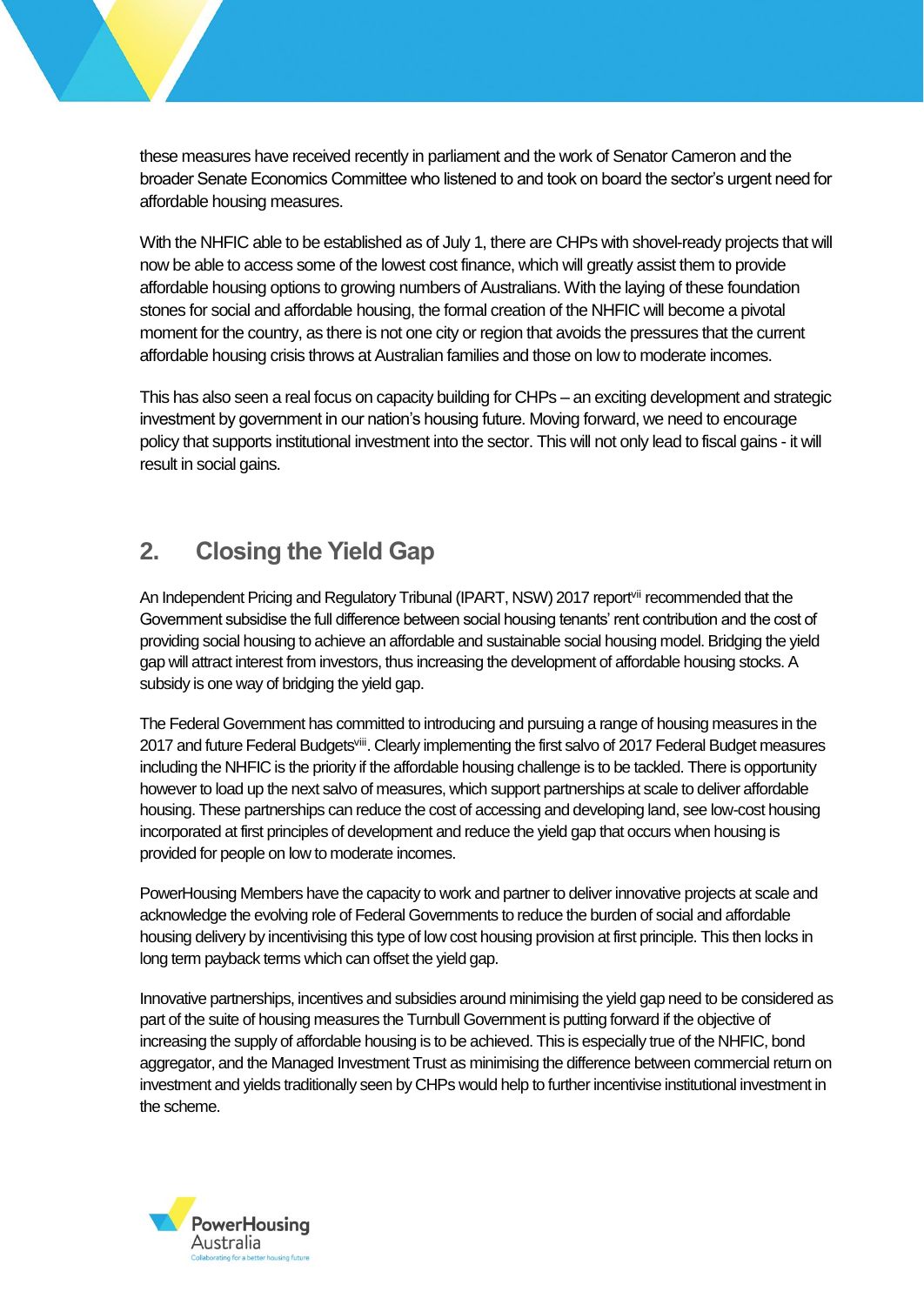#### **3. Institutional and international investment into affordable housing**

It is vital that the settings for new supply have an affordable housing focus.

An affordable housing investment pathway could be mobilised through 'Build to Rent' program could be engineered to this effect. Build to Rent has been raised as a potential solution, along with the withholding tax advantages of a Managed Investment Trust. Setting up a trust to make a stable capital gain over the next 10-20 year investment horizon in a stable rental price rise environment is a must. The major players in Build to Rent in the US that PowerHousing recently met in New York, Washington and San Francisco see this stability in affordable housing investment as the norm.

The Federal Treasurer has taken the first steps to stimulate the creation of an affordable Build-to-Rent model here in Australia.

There is a simplicity to the Build to Rent model which exists in the US and UK which could be replicated in Australia. It is surprising it hasn't taken off here, but in places like the US there has been a Low Income Housing Tax Credit for affordable housing providers for 30 years, underpinning delivery of up to 10 per cent of all new homes across this time. Developers therefore can bank on a steady affordable housing component to their developments and investors can get a government backed return that is almost shock proof.

From PowerHousing's recent US field visits it's clear that affordable housing Build to Rent was a safe haven for residential investors during the GFC. The investment environment for low to middle income housing is trusted and has been nurtured there over a long period of time. It could be opened up here if a 'layering' of policy is pulled together to include an MIT geared to support affordable housing.

There is a stark contrast here with Australia, where our institutional investors, and super funds, are sending their capital overseas to invest in affordable and/or Build to Rent developments, rather than here domestically despite a manifest affordable housing shortage.

Broadly speaking in addition to capital formation vehicles such as MITs that see long term investment beyond 10 years, Australian Governments can incentivise institutional investment into affordable residential Build to Rent through some of the following measures:

• Planning, zoning and development uplift with fast track affordable housing stock development particularly alongside projects listed within the Federal Government \$75b, 10 year infrastructure plan;

• Land use incentives to permit multi residential development that include a proportion of affordable rental dwellings through National Housing and Homelessness Agreements.

• Taxation incentives similar to the US Low Income Housing Tax Credit, supported by a Community Reinvestment requirement;.

An affordable housing focused MIT, if coupled with tax credits, planning reforms, infrastructure and a community reinvestment focus from lending institutions as in the US, Build to Rent could underpin 20-

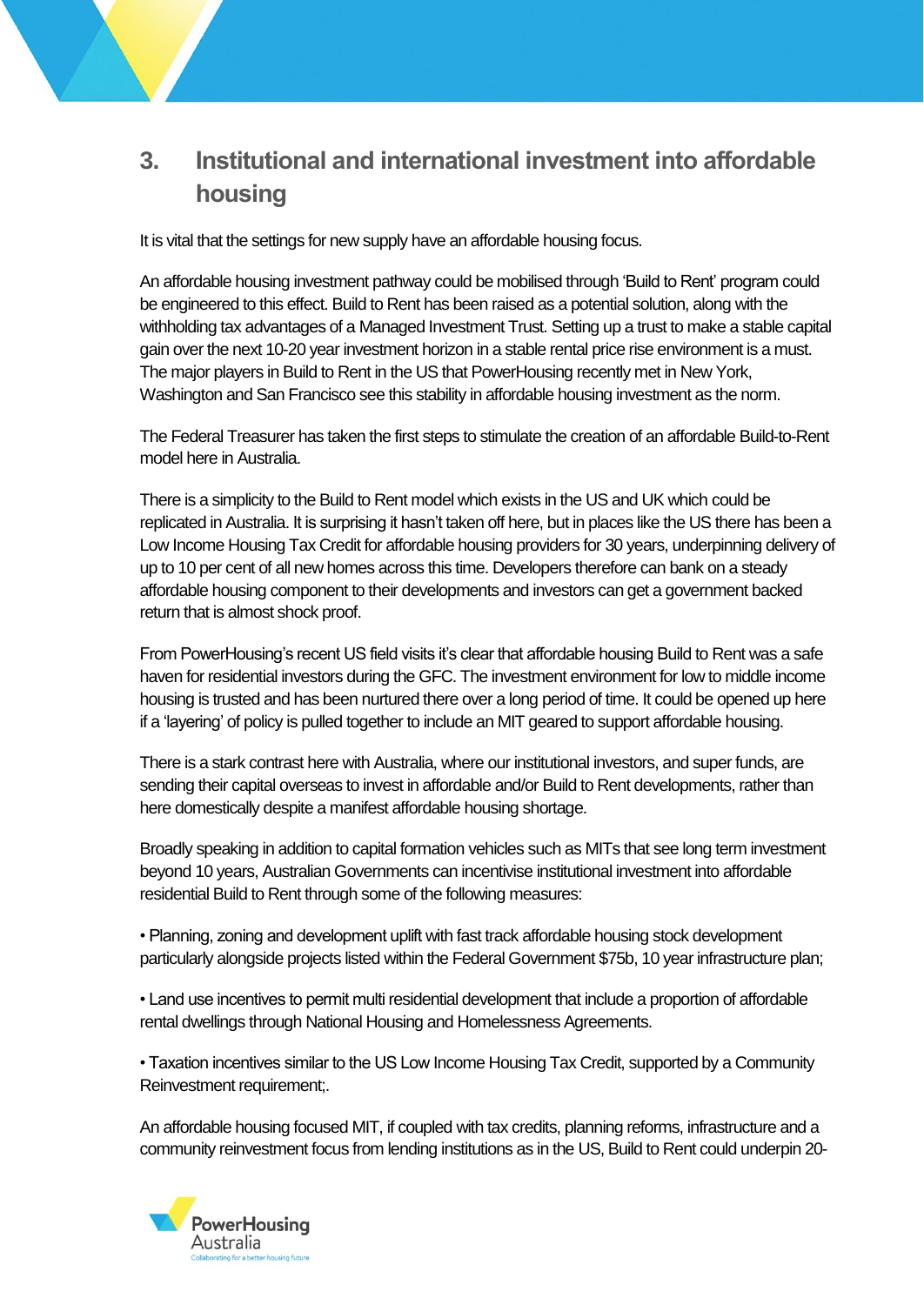30 per cent of the pre-commitment of a proposed new development. This new 20-30 per cent affordable housing pre-commitment component could support a development in much the same way foreign investment went from near nothing in 2012 to a 10-40 per cent component of many developments today, boosting new dwelling delivery to record levels in 2016. Much like foreign investment, a new unique affordable housing component of 20-30 per cent in developments could boost annual supply levels, tackle underlying demand, offset the projected declines in building activity, support treasury receipts and maintain strong jobs in one of Australia's largest employers - the property industry.

Foreign investment in Australian residential real estate has been based on investment diversity, not necessarily yield. Growing census vacancy data and vacant property taxes in response, show properties remaining vacant rather than collecting a rental yield from domestic residents as is commercially prudent is going against normal investment logic and occurring in Australia today.

Outside of the badly needed injection to housing delivery, recent foreign investment trends show massive investment interest in the Australian residential market, and a residential investment MIT needs to consider this ongoing expected demand. An MIT, which if focused on delivering affordable housing through the 15% withholding rate of taxation, could incentive percentages of around 30% of a development to be affordable for the whole development to qualify. Where an agreed affordable housing threshold of say 30% has been met, is also important to acknowledge that an asset must be tenanted or available to be tenanted under the management of an eligible CHP and that provider must have issued the owner with a certificate covering the asset for the relevant period for the whole development to receive the lower withholding tax rate.

Incentivising development of a specific type of housing through an MIT could also channel investment into other areas such as disability housing. PowerHousing Australia's members look forward to continued consultation with DSS, private industry and affiliates to build community housing sector capacity in the disability space.

The Build to Rent market can create another housing option and a new asset class for long term stable diversified investment for both domestic and foreign investors. Housing for key workers, on low or average weekly earnings, who would have the opportunity to live close to where they work, makes good sense to most Australians.

## **Conclusion**

PowerHousing Australia's members are broadly supportive of the focus of Federal Governments on incentivising the development of affordable housing for purchase and for rental.

As a final note, Build to Rent developers in the US partner with the affordable housing sector which could occur here in Australia in greater numbers. One lesson of the GFC is that Build to Rent could be the critical lever of new diversified and government supported investment that counteracts a softening residential construction market. This will be vital if construction development in 2020 contracts back to 20 year average build rates, which are 40-60,000 fewer homes than are being built in 2018.